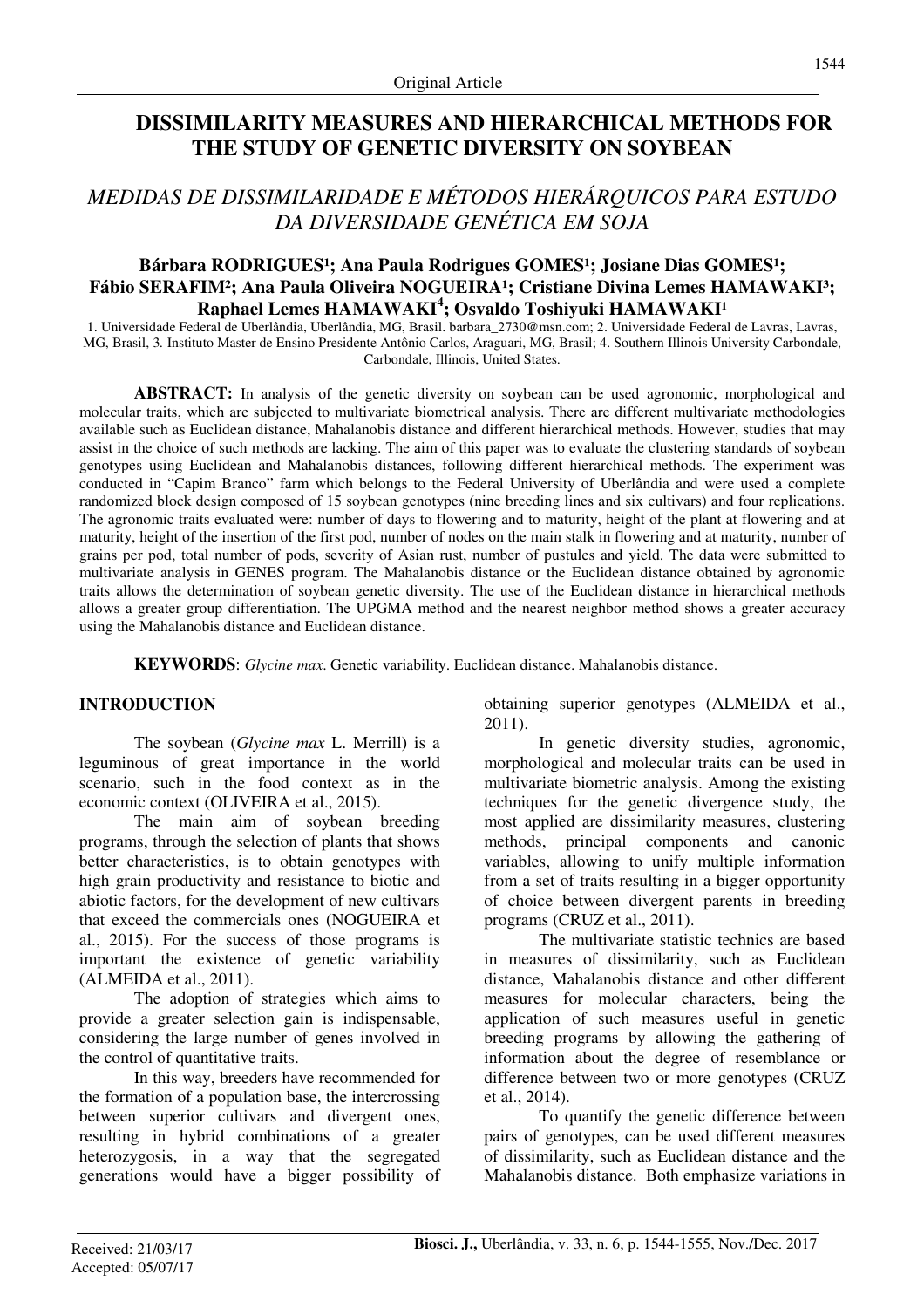morphological, agronomic and physiological characteristics. The Mahalanobis distance (D²) can be used as genetic diversity estimation when several traits are measured in distinct genotypes (Elias et al., 2007). However, the Euclidean distance can be determined just with averages, while the Mahalanobis distance adopts the averages, considering correlated traits and the residual covariance matrix, being needed an experiment with repetitions (CRUZ et al., 2014).

The use of methods that allow grouping genotypes based on some similarity or dissimilarity measures has the purpose of separate an original group of observation in several subgroups, in a way to obtain homogeneity inside such subgroups and heterogeneity among them. Thus, they are also alternatives to analyze and understand the data (CRUZ et al., 2014).

The hierarchical methods are applied in a widespread range by breeders. They determine the genetic diversity among the genotypes, in which the genotypes are grouped by a process that repeats in various levels according to the shorter distances. In that way, is established a dendrogram, where the groups are formed from the delimitation of a cutting line, that is made in a subjective way, without worrying about the optimal number of groups.

There are different hierarchical methods available that allows to obtain dendrograms from a distance matrix such as average linkage among groups (UPGMA), method of the nearest neighbor or single bond, method of the farther neighbor or complete connection and Ward's minimum variance method (CRUZ et al., 2011).

Therefore, there are several methodologies to study the genetic divergence. They are based on hierarchical methods and it is up to the researcher to choose the one that best fits to the set of data. Nowadays, many studies of genetic diversity have been conducted in soybean, and in most of them the UPGMA method is used (MATSUO et al., 2011; MIRANDA et al., 2007; PRIOLLI et al., 2010; SANTOS et al., 2013; SINGH et al., 2010; VAL et al., 2014; YAMANAKA et al., 2007). In this way, there is a lack of studies about concordance pattern of genotype grouping when distance measures and different grouping methods are adopted. Therefore, the objective of this work was to evaluate the genetic divergence of soybean cultivars from Euclidean and Mahalanobis distance with different hierarchical methods.

#### **MATERIAL AND METHODS**

#### **Implantation and conduction of the experiment**

The trial was carried out in the experimental area of the Soybean Breeding Program, situated on the Capim Branco Farm (18° 52' S; 48° 20' W and 805m of Altitude), belonging to the Federal University of Uberlândia, located in the city of Uberlândia - MG, on the December 12, 2013.

The treatments were composed of 15 soybean genotypes, nine lines developed by the Soybean Breeding Program of the Federal University of Uberlândia, and six cultivars.

The complete randomized block with four replications experimental design was used. The plots were composed of four 5 m long rows of soybean plants, spaced 0.50 m between rows, and the usable area represented by the two center rows discarding 0.50 m of each extremity.

The experiment was installed using the conventional sowing system, in an area of dystrophic dark red latosol, which has been under soybean cultivation for several years. The soil was prepared with a plowing, two gradations, followed by the groove prior to sowing. Fertilization was performed with formula NPK 02-20-10.

Sowing was performed manually, using a density of 12 plants per linear meter. After the sowing, seed treatment was carried out with the application of a directed jet of fungicide of carboxanilide chemical composition (Carboxin) and Dimethyldithiocarbamate -trade name Vitavax - Thiran 200 SC, at a dose of 250 ml of commercial product per 100 kg of seed and insecticide Thiamethoxam, trade name Cruiser 350FS, in a dose of 200 mL per 100 kg of seed, as well as the inoculation with the bacteria *Bradyrhizobium japonicum* using the liquid inoculant Masterfix.

For weed control, pre-emergent applications were made using 2.0 L/ha<sup>-1</sup> of the herbicide Dual Gold (S-metolachlor) and a post-emergent application for weed control with Cobra (lactofen)  $(0.4 \text{ L/ha}^{-1})$  + Classic<sup>®</sup> (Chlorimuron-ethyl) (40  $g/ha^{-1}$ ), to control invasive plants with wide leaves and narrow leaves, respectively.

## **Traits Evaluated**

The stages of development in soybean were identified according to the scale of Fehr and Caviness (1977). All the evaluations were conducted on five plants, randomly sampled from each plot, and the following traits were evaluated:

a) Number of days to flowering (NDF): the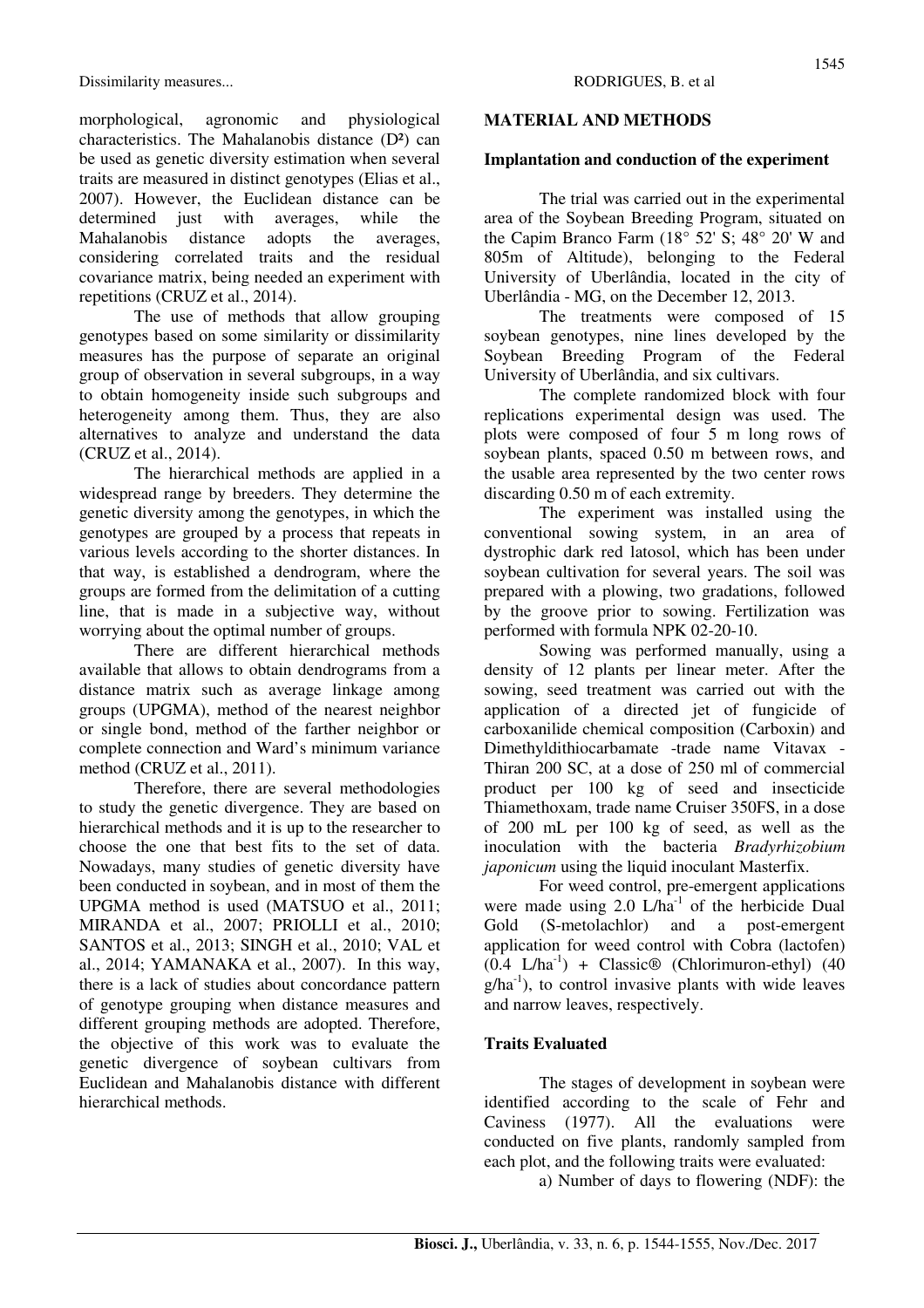period that corresponds to the number of days elapsed between emergence and flowering (stage R1).

b) Number of days to maturity (NDM): the period that corresponds to the number of days elapsed from emergence to the date that 95% of the pods mature (stage R8).

c) Height of the plant at flowering (HPF): measured in centimeters from the surface of the soil to the last node on the main stalk in stage R1.

d) Height of the plant at maturity (HPM): measured in centimeters from the surface of the soil to the last node of the main stalk in stage R8.

e) Height of the insertion of the  $1<sup>st</sup>$  pod (HIP): measured in centimeters from the surface of the soil to the insertion of the first pod on the main stalk.

f) Number of nodes on the main stalk in flowering (NNF): direct counting of all the visible

nodes on the main stalk in stage R1.

g) Number of nodes on the main stalk at maturity (NNM): Direct counting of all the visible nodes on the main stalk in stage R8.

h) Number of grains per pod: after harvesting, the total number of pods on each plant was counted. They were then ranked as NP1G (Number of pods with one grain), NP2G (Number of pods with two grains), and NP3G (Number of pods with three grains) and subsequently the TNP (Total number of pods) per plant was calculated.

i) Severity of Asian rust  $(SEV)$   $(\%)$ : evaluations were carried out on five central trefoil leaflets per plot from the appearance of the first pustules until total defoliation, and the average severity was an estimate of the disease average in the plot. The diagrammatic scale shown below was adopted (GODOY et al., 2006).



**Figure 1**. Diagrammatic scale to evaluate the severity of Asian rust (GODOY et al., 2006).

j) Number of Pustules (NP): the number of pustules per  $cm<sup>2</sup>$  on the central leaflet of the middle third of the plant in a 1  $cm<sup>2</sup>$  area on the right side and center of the leaf were counted with the aid of a magnifying glass.

k) Yield (Y): The data obtained (grams per plot) was transformed into  $kg/ha^{-1}$ , this being the yield corrected for 13% moisture, according to the equation:

$$
FW = IW \times \frac{100 - IM}{100 - FM}
$$
 (Equation 1)

where FW is the final corrected weight of the sample, IW is the initial weight of the sample, IM is the initial moisture of the sample, and FM is the final moisture of the sample (13%).

Data were subjected to analysis of variance (ANOVA). The genetic distance between all pairs of genotypes were estimated by Mahalanobis distance and Euclidean distance. Optimization clustering methods were applied, such as: method of the nearest neighbor or single bond; method of the furthest neighbor or complete connection; method of linking groups mean (UPGMA); Ward's minimum variance method, performed by the computer program Genes (CRUZ, 2013).

#### **RESULTS AND DISCUSSION**

The dissimilarities estimates provide useful information to breeders by quantifying and informing about the degree of resemblance or difference presented between two genotypes (CRUZ; FERREIRA; PESSONI, 2011). The dissimilarities measures estimated by Mahalanobis distance oscillated from 8,9 (BRSGO 7560 and UFUS 7401) to 335,7 (BRSGO 7560 and UFUS 27) indicating a large genetic diversity among the studied genotypes (Table 1). These dissimilarity results were lower than the ones obtained by Oliveira et al. (2014), who in a study with 22 soybean genotypes, also including lineages developed by UFU soybean breeding program, observed amplitudes from 0,00013 to 25,00 for Mahalanobis distance. The Euclidean distance oscillated from 0,43 (UFUS 15 and UFUS 36) to 2,91 (M-Soy 6101 and UFUS 139) (Table 2), being this amplitude higher than the one obtained by Torres et al. (2015), who in a study with 5 soybean genotypes, found an Euclidean distance oscillating between 0,96 to 2,91.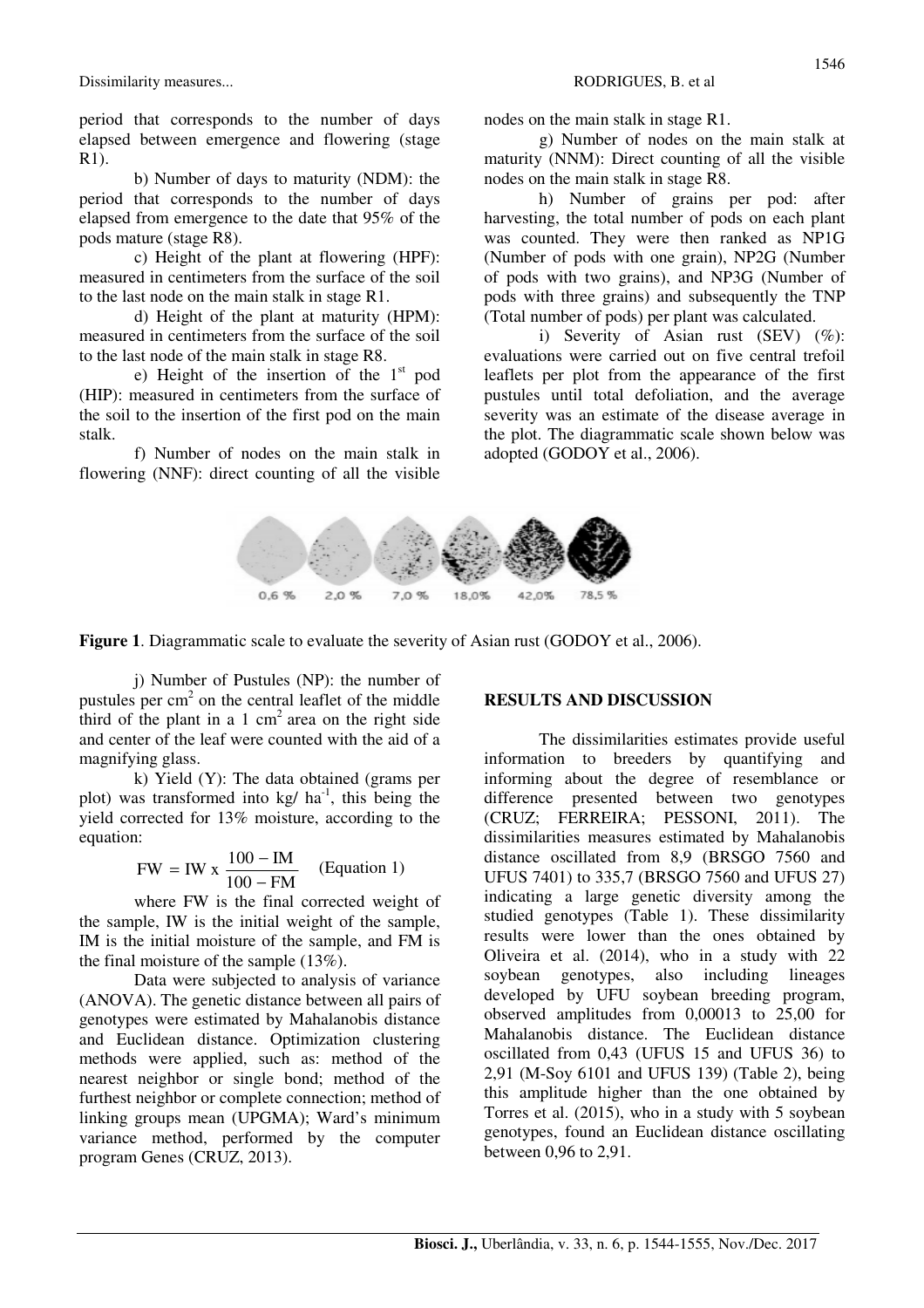|  |  |  |  |                                                             |  | Table 1. Measures of the higher and lower genetic dissimilarity by the Mahalanobis distance in 15 soybean |  |  |
|--|--|--|--|-------------------------------------------------------------|--|-----------------------------------------------------------------------------------------------------------|--|--|
|  |  |  |  | genotypes evaluated on agronomic traits in Uberlândia – MG. |  |                                                                                                           |  |  |

| <b>Genotypes</b>   | <b>Shortest distance</b> | <b>Longest distance</b> |  |  |
|--------------------|--------------------------|-------------------------|--|--|
| (G1) M-Soy 6101    | 64,8 (G11)               | 248,2 (G8)              |  |  |
| (G2) BRSGO 7560    | 8,9 (G14)                | 335,7 (G6)              |  |  |
| (G3) UFUS 15       | 15,8(G7)                 | 168,5(G2)               |  |  |
| (G4) UFUS 110      | 14,7(G11)                | 176,6(G6)               |  |  |
| (G5) UFUS 24       | $15,0$ (G13)             | $245,5$ (G2)            |  |  |
| (G6) UFUS 27       | 56,3 (G5)                | 335,7 (G2)              |  |  |
| (G7) UFUS 26       | 9,3 (G13)                | $185,7$ (G2)            |  |  |
| (G8) UFUS 139      | 37,7 (G12)               | 270,3 (G10)             |  |  |
| (G9) UFUS 54       | $12,9$ (G7)              | $154,0$ (G1)            |  |  |
| (G10) UFUS Riqueza | $41,0$ (G5)              | $312,7$ (G2)            |  |  |
| (G11) UFUS 11      | $14,7$ (G4)              | 156,3(G6)               |  |  |
| (G12) TMG 801      | 19,1(G14)                | 225,1(G6)               |  |  |
| (G13) UFUS 36      | 9,3(G7)                  | 176,4(G2)               |  |  |
| (G14) UFUS 7401    | $9,0$ (G2)               | $272,9$ (G6)            |  |  |
| (G15) UFUS 6901    | $27,5$ (G4)              | 170,9 (G10)             |  |  |

Table 2. Measures of the lower and higher genetic dissimilarity by the Euclidean distance in 15 soybean genotypes evaluated on agronomic traits in Uberlândia – MG

| <b>Genotypes</b>   | <b>Shortest distance</b> | <b>Longest distance</b> |  |  |
|--------------------|--------------------------|-------------------------|--|--|
| (G1) M-Soy 6101    | 1,70(G11)                | $2,91$ (G8)             |  |  |
| (G2) BRSGO 7560    | $0,68$ (G14)             | $2,61$ (G1)             |  |  |
| (G3) UFUS 15       | $0,43$ (G13)             | $2,04$ (G1)             |  |  |
| (G4) UFUS 110      | $0,78$ (G3)              | $2,28$ (G1)             |  |  |
| (G5) UFUS 24       | $0,48$ (G13)             | $1,94$ (G1)             |  |  |
| (G6) UFUS 27       | $0,92$ (G13)             | $2,27$ (G1)             |  |  |
| (G7) UFUS 26       | $0,71$ (G5)              | 1,85(G1)                |  |  |
| (G8) UFUS 139      | $1,0$ (G9)               | $2,91$ (G1)             |  |  |
| (G9) UFUS 54       | $0,74$ (G7)              | $2,31$ (G1)             |  |  |
| (G10) UFUS Riqueza | $1,01$ (G7)              | $2,12$ (G2)             |  |  |
| (G11) UFUS 11      | $0,57$ (G3)              | $1,74$ (G8)             |  |  |
| (G12) TMG 801      | $0,67$ (G14)             | 2,50(G1)                |  |  |
| (G13) UFUS 36      | $0,43$ (G3)              | $2,09$ (G1)             |  |  |
| (G14) UFUS 7401    | $0,67$ (G12)             | $2,37$ (G1)             |  |  |
| (G15) UFUS 6901    | $0,85$ (G4)              | $2,03$ (G1)             |  |  |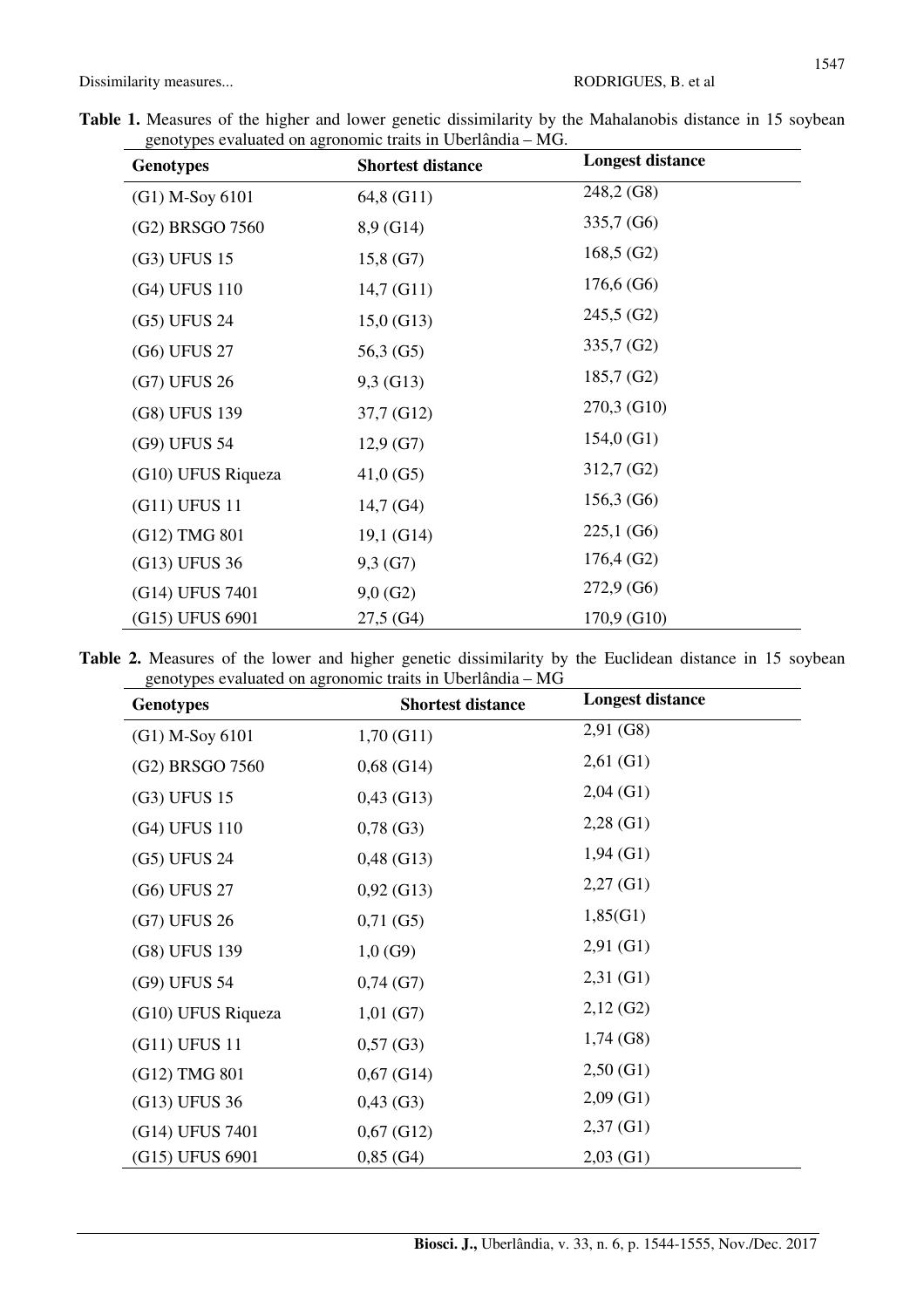Dissimilarity measures... RODRIGUES, B. et al.

The Mahalanobis distance obtained for the cultivars BRSGO 7560 and UFUS 7401 (Table 1) were the smaller distance (8,9), because of that being considered the most similar. On the other hand, the BRSGO 7560 and UFUS 27 genotypes were considered the most divergent by presenting a bigger difference (335,7). Rigon et al. (2012), analyzed the genetic divergence in 18 soybean cultivars and obtained values between 0,008 to 0,53**.**  Almeida et al. (2011), worked with 11 soybean cultivars and observed an elevated magnitude of the Mahalanobis distance which was from 2,65 to 374,06 indicating a high genetic variability according to what was found in this study.

By observing the values of the Euclidean distance of the UFUS 15 and UFUS 36 genotypes (Table 2), it was noticed that they showed the shortest distance (0,43), in this way, being considered as the most similar genotypes. On the other hand, the M-Soy 6101 and UFUS 139 cultivars were the most distinctive by showing a longer distance (2, 91).

In the obtained measures by the Mahalanobis distance (Table 1) there was a high frequency of pairs with the greatest distances when one of the components was the UFUS 27 lineage. On the other side, when the BRSGO 7560 and UFUS 7401 took part as one of the genotypes, the shortest distances were observed, meaning the smaller genetic dissimilarity.

In the measures obtained by the Euclidean distance (Table 2) it can be observed that the M-Soy 6101 genotype has a high dissimilarity with the most genotypes, except for the UFUS 26.

The cophenetic correlation is a coeficient that enable evaluate the adequancy betweeen the distance matrix and the dendrogram, allowing to increase the conclusions reliability in face of the dendrogram interpretation (Kopp et al., 2007). Besides that, with values of the correlation higher than 0,75 lower will be the distortion caused by the grouping (CRUZ et al., 2011). Cophenetic correlations higher than 0,75 can be considered high and indicate a good fitness of the distances showed in the dendrogram (MC GARIGAL et al., 2000).

In the method of the nearest neighbor, using the Mahalanobis distance matrix, was found a value of 0,53 in the cophenetic correlation (Table 3). Rigon et al. (2012), in a study with 18 soybean cultivars found a cophenetic correlation of 0,75 being, in this way higher than the one obtained in this study.

**Table 3.** Cophenetic correlation of different hierarchical methods in 15 soybean genotypes. \*Meaningful to 1% of probability by t test.

| <b>Methods</b>    | Cophenetic Correlation      | Correlation<br>Cophenetic |  |  |  |
|-------------------|-----------------------------|---------------------------|--|--|--|
|                   | <b>Mahalanobis distance</b> | <b>Euclidean distance</b> |  |  |  |
| Nearest neighbor  | $0.53*$                     | $0.82*$                   |  |  |  |
| Furthest neighbor | $0.58*$                     | $0.77*$                   |  |  |  |
| <b>UPGMA</b>      | $0.67*$                     | $0,86*$                   |  |  |  |
| Ward              | $0.62*$                     | $0.56*$                   |  |  |  |
|                   |                             |                           |  |  |  |

The cophenetic correlation estimates obtained in the method of the furthest neighbor were 0,58 and 0,77 respectively to the Mahalanobis and Euclidean distances (Table 3). These results were partially higher than the ones obtained by Cargnelutti Filho et al. (2010) in studies using beanstalk, as those authors found values from 0,62 and 0,67 for the Mahalanobis and Euclidiana distances respectively.

In the UPGMA method, by using the Mahalanobis distance, it was observed a cophenetic correlation estimate of 0,67. Sousa et al. (2015), in a study using 110 soybean genotypes, reported the value of 0,70. Bertan et al. (2007) considered 17 morphologic traits in soybean genetic diversity studies, perceived a cophenetic correlation coefficient of 0,80. Still in the UPGMA method. when the Euclidean distance is considered, the cophenetic correlation was 0,86. Gonçalves et al. (2014), in a study using 65 bean genotypes, found a cophenetic correlation of 0,81 which come close to the estimates reached in this study.

In the grouping method of Ward, the values found for the cophenetic correlations were 0,62 (Mahalanobis) and 0,56 (Euclidean). Cargnelutti et al. (2008), by the analysis of 14 bean cultivars, reported estimates which were higher, as they observed a correlation of 0,90 either for the Mahalanobis distance, or for the Euclidean distance.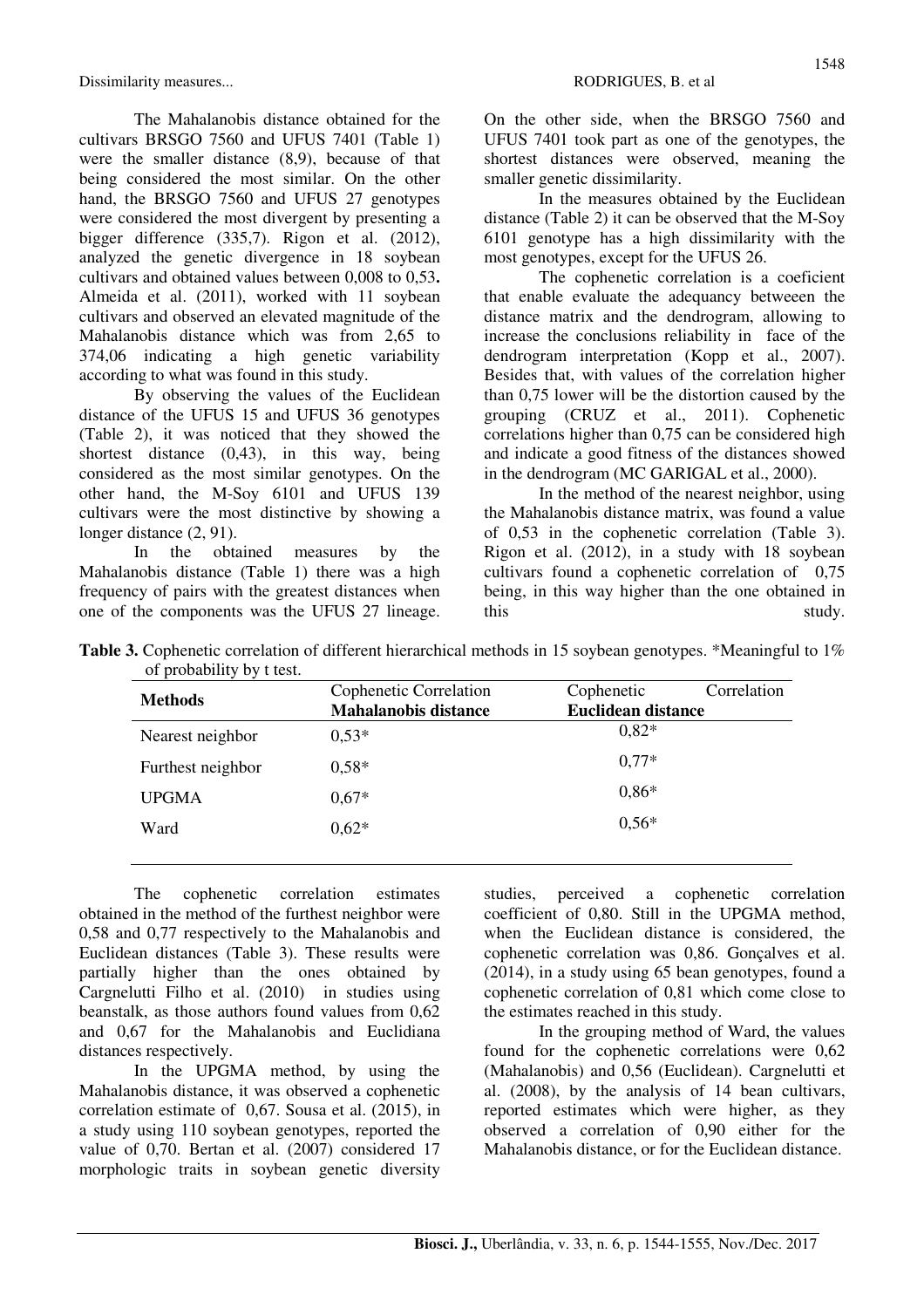Dissimilarity measures... The contraction of the contraction of the RODRIGUES, B. et al.

In the dendrogram generated from the Mahalanobis and the Euclidiana distances, the cuts were made in a level of 50% of dissimilarity, agreeing with Santos et al. (2013) and Torres et al. (2015), who used the same percentage of dissimilarity to observe the group formation in soybean genetic diversity study.

In the dendrogram of the nearest neighbor for the Mahalanobis distance (Picture A) there were the formation of 5 groups in which 73,3% of the genotypes were gathered in the first group (BRSGO 7560; UFUS 7401; TMG 801; UFUS 110; UFUS 11; UFUS 26; UFUS 36; UFUS 54; UFUS 24; UFUS 15; UFUS 6901). The remaining groups II, III, IV e V were formed by only one genotype in each (6, 7%) being them UFUS 139; UFUS Riqueza; UFUS 27 and M-Soy 6101 respectively. In the study of Almeida et al. (2011), with 12 soybean cultivars, if they performed a cut in 50%, the result would be like the one reported in this study, as most of the genotypes studied also would agglomerate in just one group (91,6%). Peluzio et al*.* (2012), in an analysis of 12 soybean genotypes, obtained two groups and which one of them were formed by all the genotypes with an exception of just one, which was spotted in the second group.



**Picture A.** Dendrogram of 15 soybean genotypes by the simple linkage method (the nearest neighbor) obtained from the Mahalanobis distance based in 14 agronomical characters 1- M-Soy 6101; 2 - BRSGO 7560; 3 - UFUS 15; 4 - UFUS 110; 5 - UFUS 24; 6 - UFUS 27; 7 - UFUS 26; 8 - UFUS 139; 9 - UFUS 54; 10 - UFUS Riqueza; 11 - UFUS 11; 12 - TMG 801; 13 - UFUS 36; 14 - UFUS 7401; 15 - UFUS 6901.

Considering the Euclidean distance to generate the nearest neighbor dendrogram (Picture B) was observed the formation of seven groups, with 46,7% of the genotypes joined in group I (UFUS 15; UFUS 36; UFUS 24; UFUS 11; UFUS 26; UFUS 54; UFUS 110). The groups II, III, V, VI and VII were composed by only one genotype (6, 7%) being them UFUS 6901, UFUS 27, UFUS 139, UFUS Riqueza and M-Soy 6101 respectively. However, the group IV was formed by 20% of the studied genotypes (TMG 801, UFUS 7401, and BRSGO 7560). Torres et al. (2015) highlighted in his study with six soybean genotypes, the development of three groups being one of them formed by 66,7% of the genotypes and the others formed by just 16,7%.



**Picture B.** Dendrogram of 15 soybean genotypes the simple linkage method (the nearest neighbor) obtained from the Euclidean distance based on 14 agronomical characters. 1- M-Soy 6101; 2 - BRSGO 7560; 3 - UFUS 15; 4 - UFUS 110; 5 - UFUS 24; 6 - UFUS 27; 7 - UFUS 26; 8 - UFUS 139; 9 - UFUS 54; 10 - UFUS Riqueza; 11 - UFUS 11; 12 - TMG 801; 13 - UFUS 36; 14 - UFUS 7401; 15 - UFUS 6901.

In the furthest neighbor method with the Mahalanobis distance (Picture C) three distinctive groups were formed being each one of them composed equally by 33,3% of the studied genotypes. The genotypes gathered in the first group were BRSGO 7560; UFUS 7401; TMG 801; UFUS 6901; UFUS 139. The second group formed gathered the genotypes: UFUS 26; UFUS 36; UFUS 24; UFUS 54; UFUS 27, and finally the third grouping was composed by the genotypes UFUS 110; UFUS 11; UFUS 15; M-Soy 6101; UFUS Riqueza.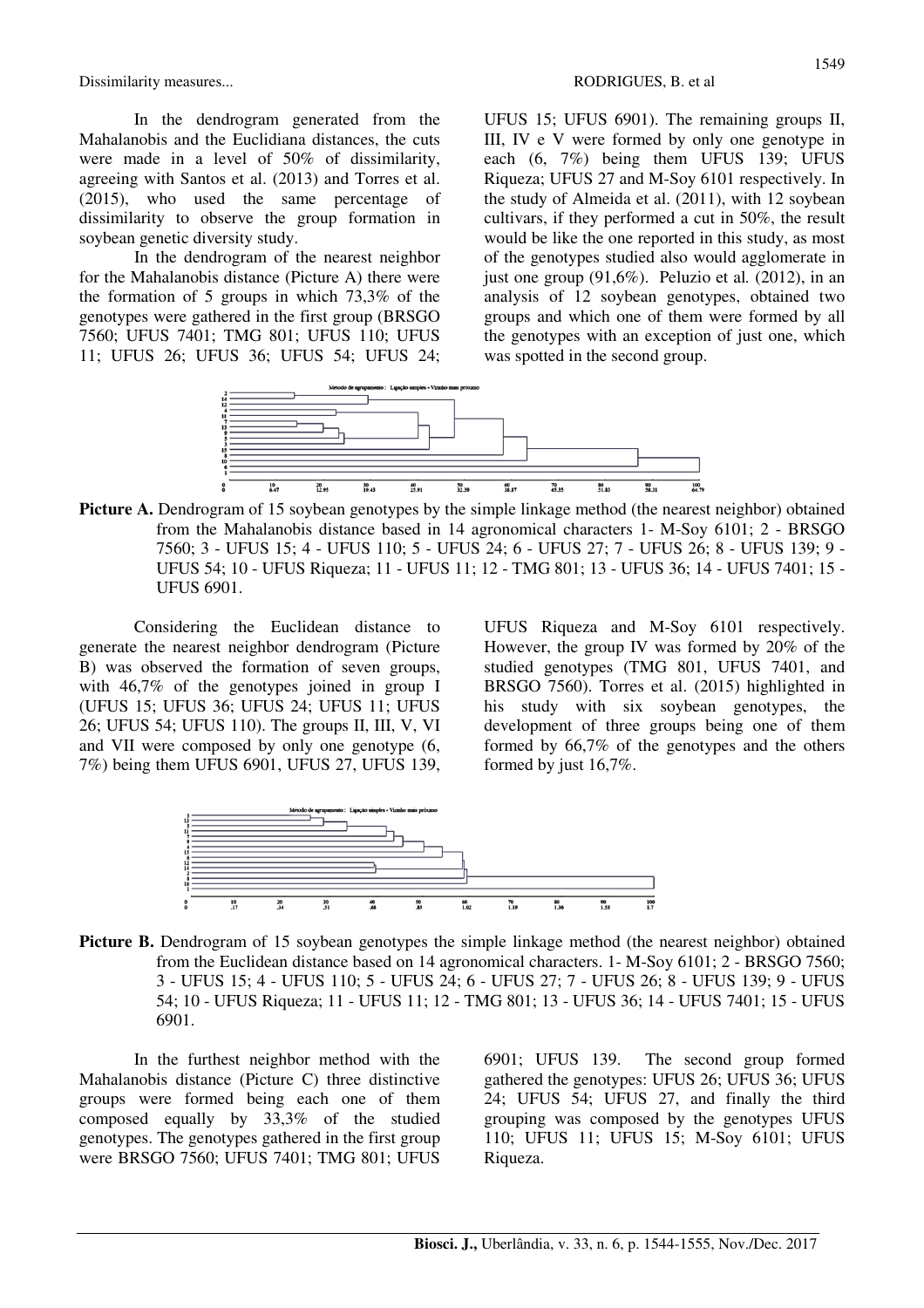

**Picture C.** Dendrogram of 15 soybean genotypes by the complete linkage method (the furthest neighbor) obtained from the Mahalanobis distance based on 14 agronomical characters. 1- M-Soy 6101; 2 - BRSGO 7560; 3 - UFUS 15; 4 - UFUS 110; 5 - UFUS 24; 6 - UFUS 27; 7 - UFUS 26; 8 - UFUS 139; 9 - UFUS 54; 10 - UFUS Riqueza; 11 - UFUS 11; 12 - TMG 801; 13 - UFUS 36; 14 - UFUS 7401; 15 - UFUS 6901.

Considering the Euclidean distance to obtain the dendrogram by the furthest neighbor method (Picture D), was possible to observe the constitution of five groups, being the first one of them composed by 33,3% of the genotypes (UFUS 15; UFUS 36; UFUS 11; UFUS 24; UFUS 27). The group II was composed by 20% of the genotypes,

being them UFUS 26; UFUS 54; UFUS Riqueza. The group III gathered the genotypes, UFUS 110; UFUS 6901; TMG 801; UFUS 7401; BRSGO 7560, representing 33,3%. The groups IV and V condensed only one genotype in each one (6,7%), which were UFUS 139 and M-Soy 6101, respectively.



Picture D. Dendrogram of 15 soybean genotypes by the complete linkage method (the furthest neighbor) obtained from the Euclidean distance base on 14 agronomical characters. 1- M-Soy 6101; 2 - BRSGO 7560; 3 - UFUS 15; 4 - UFUS 110; 5 - UFUS 24; 6 - UFUS 27; 7 - UFUS 26; 8 - UFUS 139; 9 - UFUS 54; 10 - UFUS Riqueza; 11 - UFUS 11; 12 - TMG 801; 13 - UFUS 36; 14 - UFUS 7401; 15 - UFUS 6901.

In the UPGMA method obtained with the Mahalanobis distance (Picture E) it was verified the formation of five groups being the first one of them formed by four genotypes (BRSGO 7560; UFUS 7401; TMG 801; UFUS 139), representing 26,7%. The second developed group gathered most of the genotypes (UFUS 26; UFUS 36; UFUS 54; UFUS 15; UFUS 24; UFUS 110; UFUS 11; UFUS 6901),

representing, 53,3%. The three remaining groups (III, IV, V) were established by only one genotype in each (6, 7%), being them UFUS Riqueza, M-Soy 6101 and UFUS 27, respectively. Santos et al. (2013), in a study using 18 soybean genotypes, reached the formation of four distinctive groups being that approximately 50% of the studied genotypes gathered in a same group.



**Picture E.** Dendrogram of 15 soybean genotypes by the UPGMA method obtained from the Mahalanobis distance based in 14 agronomical characters. 1- M-Soy 6101; 2 - BRSGO 7560; 3 - UFUS 15; 4 - UFUS 110; 5 - UFUS 24; 6 - UFUS 27; 7 - UFUS 26; 8 - UFUS 139; 9 - UFUS 54; 10 - UFUS Riqueza; 11 - UFUS 11; 12 - TMG 801; 13 - UFUS 36; 14 - UFUS 7401; 15 - UFUS 6901.

From the Euclidean distance adopting the UPGMA (Picture F) the genotypes were distributed in six groups. The first group was composed by 46,7% of the genotypes (UFUS 15; UFUS 36;

UFUS 24; UFUS 11; UFUS 110; UFUS 26; UFUS 54). The fourth group represents 20% of the studied genotypes (TMG 801; UFUS 7401; BRSGO 7560, UFUS 6901). The other groups (II, III, V, VI) were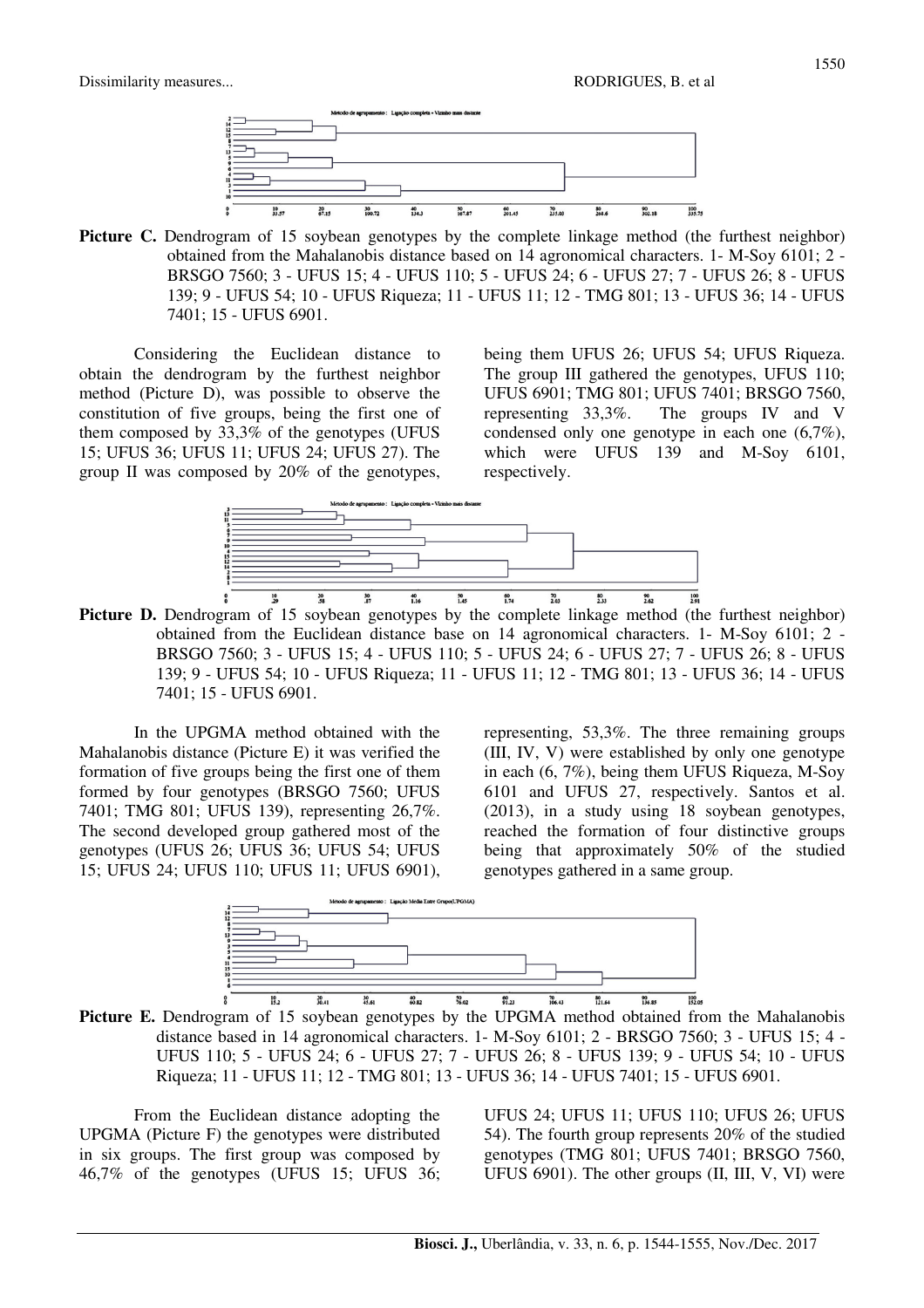composed by one genotype, UFUS 27, UFUS Riqueza, UFUS 139, M-Soy 6101, respectively. Polizel; Juliatti; Juliatti (2010), when observing 111 soybean genotypes in a dendrogram with a cut of 50% of distance, got the formation of six groups being that 64% of the studied genotypes were grouped in the same group, corroborating with the results of this study.



Picture F. Dendrogram of 15 soybean genotypes by the UPGMA method obtained from the Euclidean distance based in 14 agronomical characters. 1- M-Soy 6101; 2 - BRSGO 7560; 3 - UFUS 15; 4 - UFUS 110; 5 - UFUS 24; 6 - UFUS 27; 7 - UFUS 26; 8 - UFUS 139; 9 - UFUS 54; 10 - UFUS Riqueza; 11 - UFUS 11; 12 - TMG 801; 13 - UFUS 36; 14 - UFUS 7401; 15 - UFUS 6901.

In the Ward method with the Mahalanobis distance (Picture G) were formed three groups composed respectively by 26,7% (BRSGO 7560; UFUS 7401; TMG 801; UFUS 139), 40% (UFUS 26; UFUS 36; UFUS 54; UFUS 15; UFUS 24; UFUS 27) e 33,33% (UFUS 110; UFUS 11; UFUS

6901; M-Soy 6101; UFUS Riqueza) of the studied genotypes. Júnior et al. (2015), in a research with 41 soybean lineages obtained the formation of six groups, being the biggest one of them formed by 12 genotypes (29%).



Picture G. Dendrogram of 15 soybean genotypes by Ward method obtained from the Mahalanobis distance based in 14 agronomical characters. 1- M-Soy 6101; 2 - BRSGO 7560; 3 - UFUS 15; 4 - UFUS 110; 5 - UFUS 24; 6 - UFUS 27; 7 - UFUS 26; 8 - UFUS 139; 9 - UFUS 54; 10 - UFUS Riqueza; 11 - UFUS 11; 12 - TMG 801; 13 - UFUS 36; 14 - UFUS 7401; 15 - UFUS 6901.

Still in the Ward method with the Euclidean distance (Picture H) were verified five groups from which the first gathered 33,3% of cultivars (UFUS 15; UFUS 36; UFUS 24; UFUS 11; UFUS 27). The second group was composed by 20% of the genotypes (UFUS 26; UFUS 54; UFUS Riqueza). The groups III and IV were composed by the genotypes UFUS 139 and M-Soy 6101,

respectively. Finally, the last group gathered 33,3% of the genotypes in the study (UFUS 110; UFUS 6901; TMG 801; UFUS 7401; BRSGO 7560). Arshad; Ali; Ghafoor (2006), in research using 33 soybean genotypes, got three groups, in which 42,4% of the genotypes joined in the same group, and the others go with 24,2% (group 2) and 33,3% (group 3).



**Picture H**. Dendrogram of 15 soybean genotypes by Ward method obtained from the Euclidean distance based in 14 agronomical characters. 1- M-Soy 6101; 2 - BRSGO 7560; 3 - UFUS 15; 4 - UFUS 110; 5 - UFUS 24; 6 - UFUS 27; 7 - UFUS 26; 8 - UFUS 139; 9 - UFUS 54; 10 - UFUS Riqueza; 11 - UFUS 11; 12 - TMG 801; 13 - UFUS 36; 14 - UFUS 7401; 15 - UFUS 6901.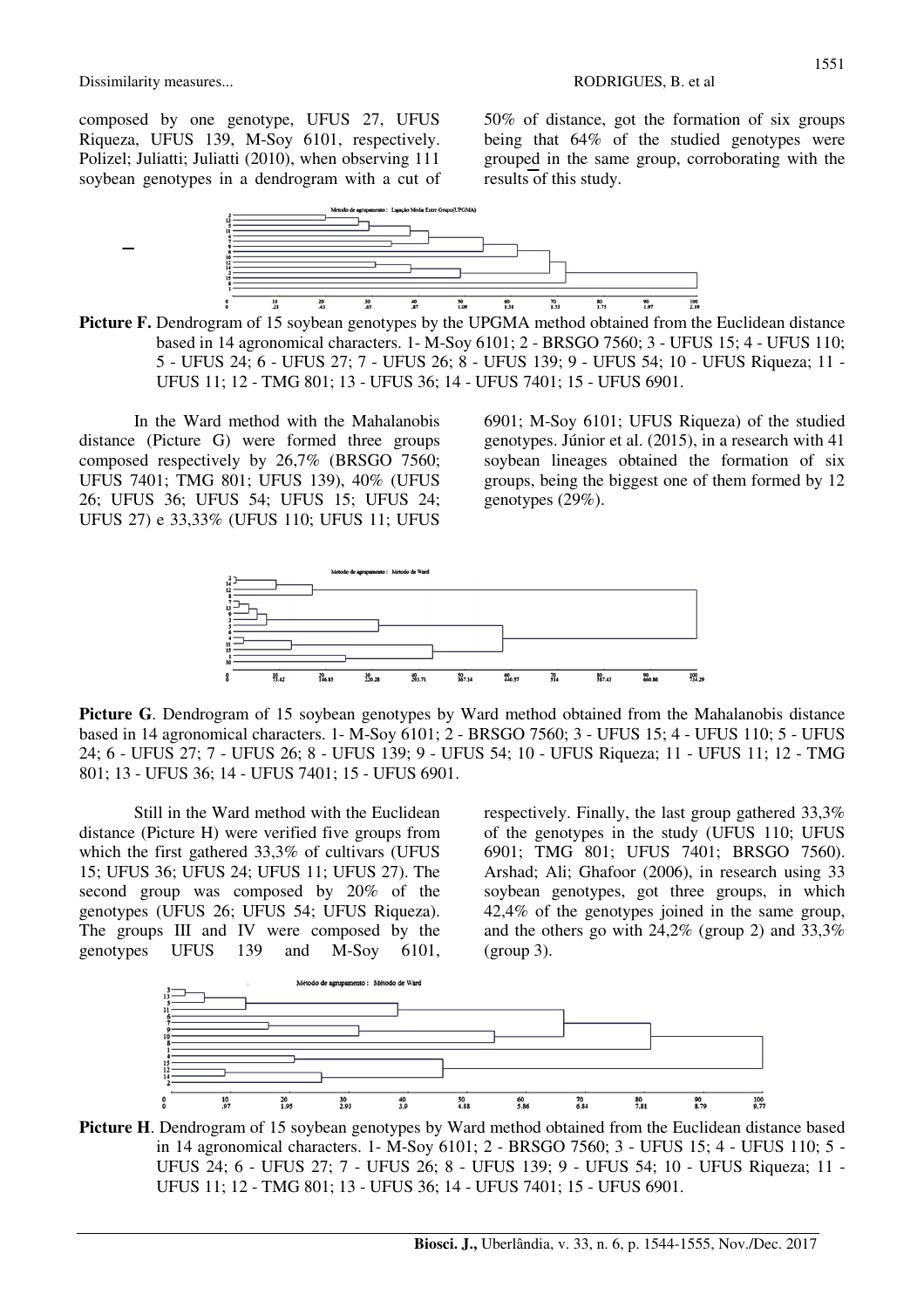Dissimilarity measures... The contraction of the contraction of the RODRIGUES, B. et al.

When comparing the hierarchical methods from the Mahalanobis distance and the Euclidean distance it was possible to observe that there was a coincidence of grouping of some genotypes. In the complete linkage method (the furthest neighbor) and the UPGMA method, the coincidence among the genotypes which constituted the same group was equal or higher than 50%. In relation to the number of groups formed it was possible to find that the Euclidean distance showed a greater capacity of differentiation in a group in comparison to the Mahalanobis distance. Araújo et al. (2014) comparing the hierarchical methods with 11 cotton cultivars obtained that the nearest neighbor, the furthest neighbor, UPGMA and Ward grouping method also resulted in 90% or more of similarity among the grouped genotypes.

Independently of the dissimilarity measure, Mahalanobis or Euclidean, it was verified that the nearest neighbor method and UPGMA made possible the identification of a greater number of groups. Arriel et al. (2006) also commented a better differentiation of genotypes by the UPGMA method.

The BRSGO 7560 and TMG 801 genotypes remained grouped in all used methods. It is important to highlight that both cultivars have tolerance to soybean Asian rust (MT foundation, 2011; GLASSENAP et al., 2015; POLIZEL et al., 2010), and it can, consequently be potential parents in soybean breeding programs focused in resistance to *Phakopsora pachyrhizi*, because besides the tolerance to the fungi they also present productive potential (PASSOS et al., 2014).

The genotypes UFUS 139 and M-Soy 6101 remained isolated in distinctive groups in all analyzed groupings except for the furthest neighbor and Ward grouping methods of the Mahalanobis distance. This isolation shows that those cultivars can be potential parents, as emphasized by Arriel et al. (2006).

Although it has been showed in several studies that the soybean has a narrow genetic base (HIROMOTO; VELLO, 1986; PRIOLLI et al., 2004) it was possible to verify in this study the existence of a genetic diversity even among enhanced genotypes, agreeing in this way with Oda et al. (2015) and Glassenap et al. (2015), who still stated that there is substantial genetic variability in soybean.

In the view of the plant breeding, the data processing by several grouping methods and based in diverse dissimilarity measures, considering the particularities of each one, it was possible to determine the most divergent genotype as in this way useful in the breeding programs.

#### **CONCLUSIONS**

The generalized Mahalanobis distance or the Euclidean distance obtained with agronomic traits allow determining the genetic diversity in soybean. The use of Euclidean measure in hierarchical methods allows a greater differentiation of groups in soybean comparing with Mahalanobis distance.

The UPGMA method and the nearest neighbor showed a greater agreement in genotype grouping of soybeans using the Mahalanobis distance and the Euclidean distance.

#### **ACKNOWLEDGMENTS**

The authors thank CNPq for the financial support (postgraduate scholarship) and FAPEMIG (Foundation for Research Support of the State of Minas Gerais) for providing financial assistance.

**RESUMO:** Em estudos de diversidade genética de soja são utilizados caracteres agronômicos, morfológicos e moleculares que, por sua vez, são submetidos às análises biométricas multivariadas. Encontram-se disponíveis diferentes metodologias multivariadas, tais como as a distância Euclidiana, a distância de Mahalanobis e diferentes métodos hierárquicos. No entanto, são escassos os estudos que orientam para uma melhor escolha de tais análises em pesquisas com soja. O objetivo deste trabalho foi avaliar o padrão de agrupamento de genótipos de soja utilizando distância Euclidiana e Mahalanobis, seguindo diferentes métodos hierárquicos. O experimento foi realizado na Fazenda Capim Branco, da Universidade Federal de Uberlândia. Os tratamentos consistiram de 15 genótipos de soja (nove linhagens e seis cultivares) avaliados em delineamento de blocos completos casualizados com quatro repetições. Avaliaram-se os caracteres número de dias para o florescimento e maturidade, altura da planta no florescimento e na maturidade, altura de inserção da primeira vagem, número de nós na haste principal no florescimento e na maturidade, número de vagens com um, dois e três grãos, número total de vagens, produtividade de grãos, severidade da ferrugem asiática e número de pústulas. Os dados foram submetidos a análises multivariadas utilizando o Programa Genes. Tanto a distância generalizada de Mahalanobis como a distância Euclidiana, obtidas com caracteres agronômicos, permitem determinar a diversidade genética em soja. O uso da distância Euclidiana em métodos hierárquicos permite maior diferenciação de grupos. O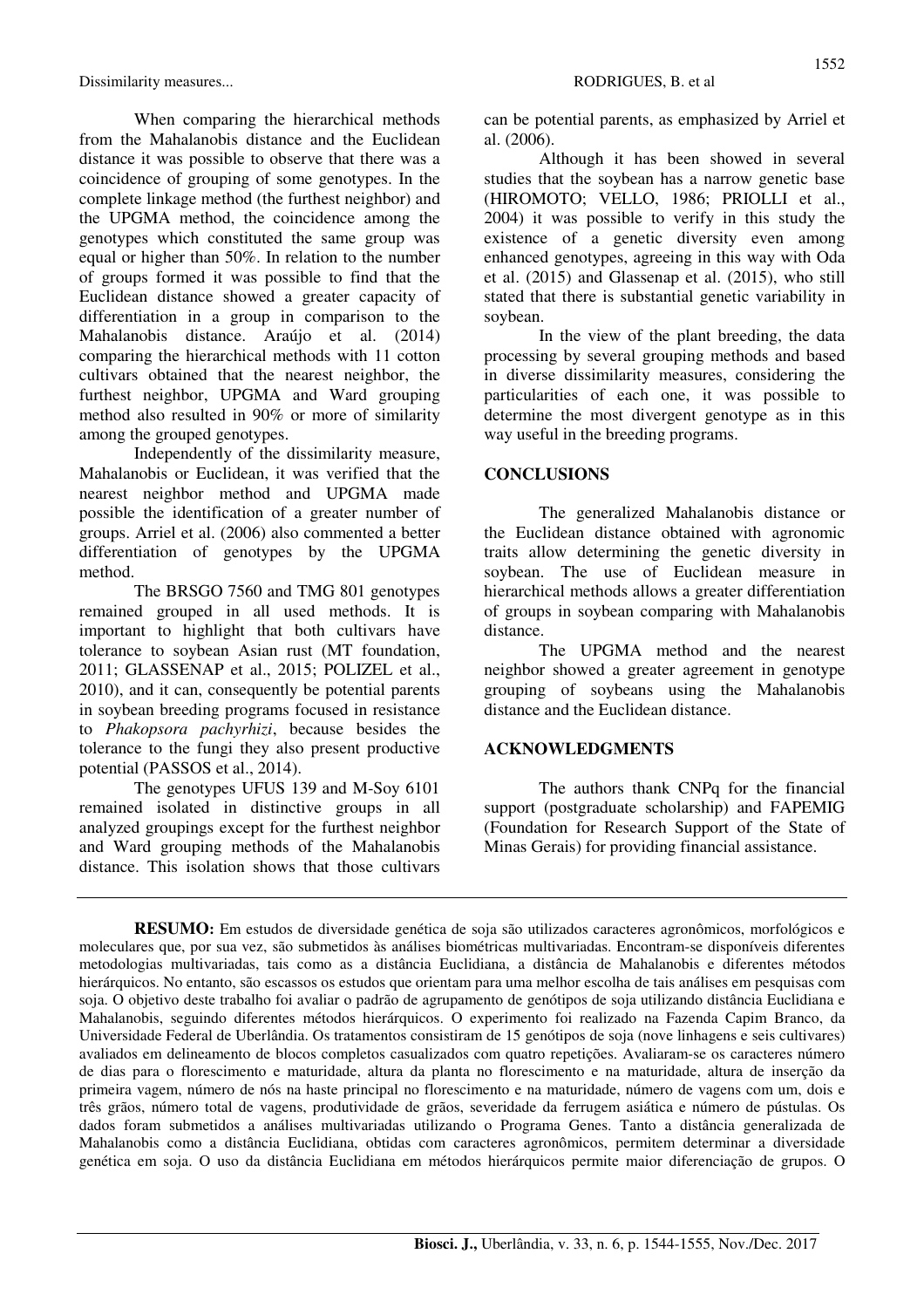método UPGMA e o métodos do vizinho mais próximo apresentam maior concordância no agrupamento de genótipos utilizando a distância de Mahalanobis e a distância Euclidiana.

**PALAVRAS-CHAVE**: *Glycine max*. Variabilidade genética. Distância Euclidiana. Distância de Mahalanobis.

#### **REFERENCES**

ALMEIDA, R. D.; PELUZIO, J. M.; AFFÉRRI, F. S. Divergência genética entre cultivares de soja, sob condições de várzea irrigada, no sul do Estado Tocantins. Revista Ciência Agronômica, v. 42, n. 1, p. 108-115, 2011. https://doi.org/10.1590/S1806-66902011000100014

ARAÚJO, L. F.; ALMEIDA, W. S.; BERTINI, C. H. C. M.; VIDAL NETO, F. C. Utilização de diferentes métodos de agrupamentos na avaliação da divergência genética em algodoeiro herbáceo. Revista Ciência Agronômica, v. 45, n. 2, p. 312-318, 2014. https://doi.org/10.1590/S1806-66902014000200012

ARRIEL, N. H. C.; MAURO, A. O. D.; MAURO, S. M. Z. D.; BAKKE, A. O. Técnicas multivariadas na determinação da diversidade genética em gergelim usando marcadores RAPD. Pesquisa Agropecuária Brasileira, v. 41, n. 5, p. 801-809, 2006. https://doi.org/10.1590/S0100-204X2006000500012

ARSHAD, M.; ALI, N.; GHAFOOR, A. Character correlation and path coefficient in soybean *Glycine max (l.) Merrill*. Pakistan Journal of botany, v. 38, n. 1, p. 121-130, 2006.

BERTAN, I.; VIEIRA, E. A.; CARVALHO, I. F. F.; COSTA DE OLIVEIRA, A. Variabilidade genética em trigo aferida por meio da distância genealógica e morfológica. Scientia Agraria, v. 8, n. 1, p. 67-74, 2006. https://doi.org/10.5380/rsa.v8i1.8344

CARGNELUTTI FILHO, A.; RIBEIRO, D. N.; DOS REIS, R. C. P.; SOUZA, J. R; JOST, E. Comparação de métodos de agrupamento para o estudo da divergência genética em cultivares de feijão. Ciência Rural, Santa Maria, v. 38, n. 8, p. 2138-2145, 2008. https://doi.org/10.1590/S0103-84782008000800008

CARGNELUTTI FILHO, A.; RIBEIRO, N. D.; BURIN, C. Consistência do padrão de agrupamento de cultivares de feijão conforme medidas de dissimilaridade e métodos de agrupamento. Pesquisa Agropecuária Brasileira, Brasília, v. 45, n. 3, p. 236-243, 2010. https://doi.org/10.1590/S0100-204X2010000300002

CRUZ, C. D.; FERREIRA, F. M., PESSONI, L. A. Biometria aplicada ao estudo da diversidade genética. Viçosa: Suprema Gráfica e editora, 2011. 599 p.

CRUZ, C. D. Programa Genes: Aplicativo computacional em genética e estatística. Viçosa, UFV, 2013. 1 CD-ROM.

CRUZ, C. D.; CARNEIRO, P. C. S.; REGAZZI, A. J. Modelos biométricos aplicados ao melhoramento genético. 3. ed. Viçosa: UFV. 2014. 668 p.

ELIAS, H. T.; VIDIGAL, M. C. G.; GONELA, A; VOGT, G. A. Variabilidade genética em germoplasma tradicional de feijão-preto em Santa Catarina. Pesquisa agropecuária brasileira, Brasília, v. 42, n. 2, p. 1443- 144, 2007.

FEHR, W. R; CAVINESS, C. E. Ames: Iowa State University of Science and Technology, 1977. 11p.

GLASENAPP, J. S.; SEDIYAMA, T.; CRUZ, C. D.; MATSUO, E.; BROMMONSCHENKEL, S. H.; OLIVEIRA, R. C. T; HAMAWAKI, O.T Diversidade de características agronômicas e moleculares em cultivares de soja com diferentes graus de resistência à *Phakopsora Pachyrhizi.* Bioscience Journal, v. 31, n. 1, p. 25-36, 2015. https://doi.org/10.14393/BJ-v31n1a2015-17166 https://doi.org/10.14393/BJ-v31n1a2015-171666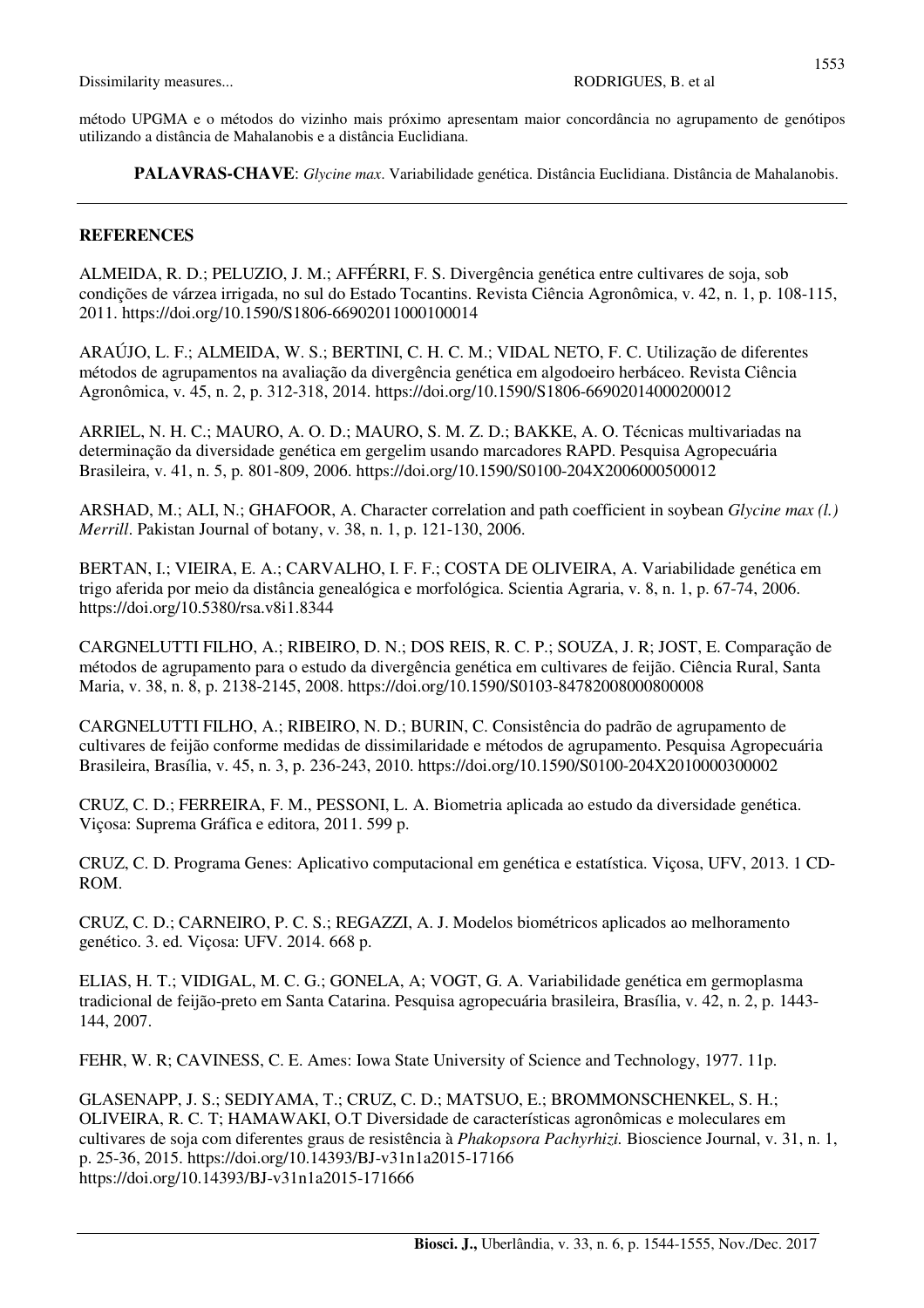GODOY, C. V.; KOGA, L. J.; CANTERI, M. G. Diagrammatic scale for assessment of soybean rust severity. Fitopatologia Brasileira v. 31, p. 63-68, 2006. https://doi.org/10.1590/S0100-41582006000100011

GONÇALVES, D. L.; AMBROZIO, V. C.; BARELLI, M. A. A.; NEVES, L. G.; SOBRINHO, S. P.; LUZ, P. B.; SILVA, C. R. Divergência genética de acessos tradicionais de feijoeiros através de características da semente. Bioscience Journal, Uberlândia, v. 30, n. 6, p. 1671-1681, 2014.

HIROMOTO, D. M.; VELLO, N. A. The genetic base of Brazilian soybean *Glycine max* (L.) Merril) cultivars. Revista Brasileira de Genética v. 9, p. 295-306, 1986.

JÚNIOR, J. A.; UNÊDA-TREVISOLI, S. H.; ESPINDOLA, S. M. C. G.; VIANNA, V. F.; DI MAURO, A. O. Diversidade genética em linhagens avançadas de soja oriundas de cruzamentos biparentais, quádruplos e óctuplos. Revista Ciência Agronômica, v. 46, n. 2, p. 339-351, 2015.

KOPP, M. M.; SOUZA, V. Q.; COIMBRA, J. L. M.; LUZ, V. K.; MARINI, N.; OLIVEIRA, A. C. Melhoria da correlação cofenética pela exclusão de unidades experimentais na construção de dendogramas. Revista da FZVA. Uruguaiana, v. 14, n. 2, p. 46-53, 2007.

MATSUO, E.; SEDYAMA, T.; CRUZ, C. D.; OLIVEIRA, R. D. L.; OLIVEIRA, R. C. T.; NOGUEIRA, A. P. O Genetic diversity in soybean genotypes with resistance to Genetic diversity in soybean genotypes with resistance to *Heterodera glycines.* Crop Breeding and Applied Biotechnology, n. 11, p. 304-312, 2011. https://doi.org/10.1590/S1984-70332011000400003

MC GARIGAL, K.; CUSHMAN, S.; STAFFORD, S. Multivariate statistics for wildlife and ecology research. New York: Springer/Verlag, 2000. 283 p. https://doi.org/10.1007/978-1-4612-1288-1

MIRANDA, Z. F. S.; ARIAS, C. A. A.; PRETE, C. E. C.; KIIHL, R. A. S.; ALMEIDA, L. A; TOLEDO, J. F. F.; DESTRO, D. Caracterização genética de noventa cultivares elites de soja por meio do coeficiente de parentesco. Pesquisa agropecuária brasileira, Brasília, v. 42, n. 3, p. 363-369, 2007.

MT Foundation. Boletim de Pesquisa de Soja. Cuiabá: Fundação MT, 2011.

NOGUEIRA, A. P. O.; SEDIYAMA, T.; GOMES, J. D. Avanços no melhoramento genético da cultura da soja nas últimas décadas. In: LEMES, E.; CASTRO, L.; ASSIS, R. Doenças da soja melhoramento genético e técnicas de manejo. 1. ed. Millennium editora, cap. 11, 2015. p. 159-172.

ODA, M. C.; SEDIYAMA, T.; MATSUO, E.; CRUZ, C. D.; BARROS, E. G.; FERREIRA, M. F. S. Phenotypic and molecular traits diversity in soybean launched in forty years of genetic breeding. Agronomy Science and Biotechnology, v. 1, n. 1, p.  $1 - 9$ , 2015.

OLIVEIRA, O. C.; LAZARINI, E.; TARSITANIO, M. A. A.; PINTO, C. C.; SÁ, M. E. Custo e lucratividade da produção de sementes de soja enriquecidas com molibdênio. Pesquisa Agropecuária Tropical, Goiânia, n.1, 2015.

OLIVEIRA, S. M.; SOUSA, L. B.; NOGUEIRA, A. P. O.; HAMAWAKI, O. T.; OLIVEIRA, V. M. Caracteres Agronômicos e Divergência Genética Entre Genótipos de Soja. Enciclopédia Biosfera – Centro Científico Conhecer, v. 10, n. 18, p. 759, 2014.

PASSOS, A. M. A.; GODINHO, A. L. M.; BROGIN, R. L.; AKER, A. M. Avaliação de cultivares de soja de ciclo precoce em área de pastagem na região sudoeste da Amazônia. Enciclopédia Biosfera – Centro Científico Conhecer, v. 10, n. 19, p. 319, 2014.

PELUZIO, J. M.; PIRES, L. P. M.; CANCELLIER, L. L.; AFFÉRI, F. S.; COLOMBO, G. A.; JÚNIOR, T. T.; RIBEIRO, G. R. S. Divergência genética entre cultivares de soja em várzea irrigada no Estado do Tocantins. Ciência Rural, v. 42, n. 3, 2012.